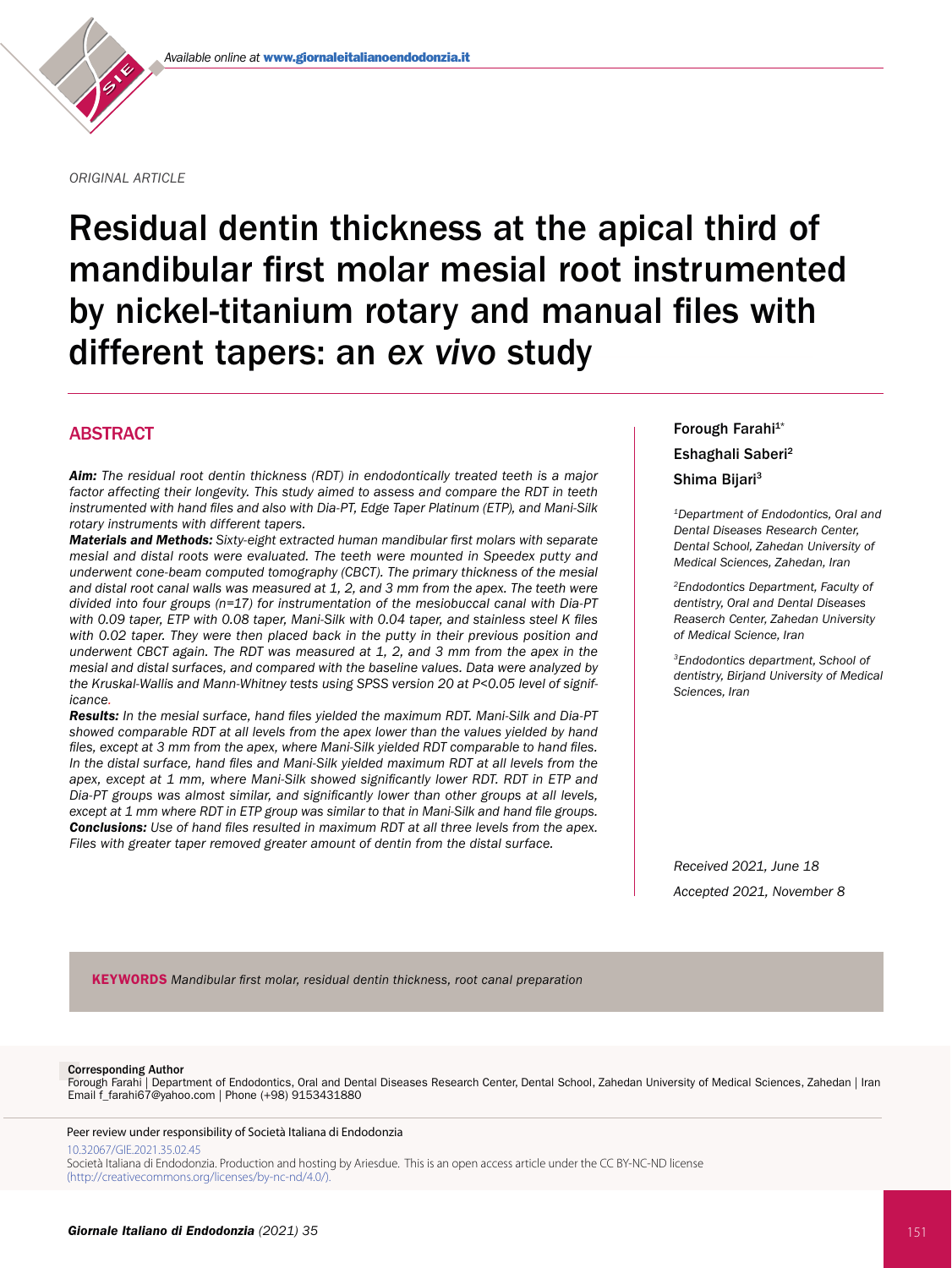

# Introduction

echanical preparation of<br>
the root canal system is<br>
an important step in en-<br>
dodontic treatment. According to the qualitative<br>
guidelines of the European Endodontics the root canal system is an important step in en dodontic treatment. Ac cording to the qualitative Society, elimination of the residual pulpal tissue and debris, and preservation of the original shape of the canal curvature during the cleaning and shaping process are the main goals of root canal instru mentation (1). The amount of dentin re moved in the process of instrumentation is an important parameter in prevention of procedural errors such as strip perfo ration (1). The residual root dentin thickness (RDT) after instrumentation should not be lower than 0.3 mm in order to be able to resist condensing forces during obturation (2).

Morfis et al. (3) found a direct association between the amount of lost tooth structure and risk of crown or root fracture. Cheung et al. (4) evaluated the mesial root of man dibular first molars and demonstrated that nickel-titanium (NiTi) files left a thicker layer of RDT than stainless steel files after use. In another study, Portenier et al. (5) showed that the RDT was higher after using the Light Speed system (Lightspeed Technology Inc., San Antonio, TX, USA) compared with manual filing by the stepback technique.

Dia-PT rotary file (Dia-Dent, Cheongwon, Korea) is a commercial subtype of the ProTaper rotary system, and is similar to the ProTaper system in terms of shape and transverse cross-section. It has a triangular convex cross-section and properties sim ilar to those of ProTaper in root canal preparation (6).

Edge Taper Platinum (ETP) rotary system (EdgeEndo, Albuquerqu, NM, USA) was recently introduced on the market and has the properties of heated NiTi files. Its char acteristics are similar to those of ProTaper Gold files (PTG; Dentsply Maillefer, Bal laigues, Switzerland). Its manufacturer claims that ETP files have a fatigue resist ance twice that of ProTaper Gold and 6 times that of ProTaper Universal files (PTU, Dentsply Maillefer) under optimal speed and torque conditions (7).

The Mani-Silk (Mani, Japan) file has a tearshaped cross-section, which results in unique cutting of dentin, and confers fracture resistance to the file. It eliminates the screwing effect and decreases the amount of debris, and the stress applied to the file as such. On the other hand, decreasing the number of instruments in this system decreases the instrumentation time and allows more efficient treatment by the clinician (8).

Considering the significance of adequate RDT, this study aimed to compare the RDT following instrumentation of root canals with Dia-PT, ETP, and Mani-Silk NiTi ro tary instruments with different tapers in comparison with hand files using conebeam computed tomography (CBCT).

# Materials and Methods

Sixty-eight human mandibular first molars of patients between 20-30 years that had been extracted due to periodontal reasons were collected. The study was approved by the ethics committee of Zahedan Uni versity of Medical Sciences (IR.ZAUMS. REC.1397.358). The teeth were first im mersed in 2.5% sodium hypochlorite (Cerkamed, Stalowa Wola, Poland) for 3 h, and calculus and debris were removed by an ultrasonic scaler.

The inclusion criteria were teeth with separate mesial and distal roots, Vertucci's type II (9) mesial canals such that the ca nals merged at over 3 mm from the apex, 20-22 mm root length, 20-35° canal curva ture, and closed apices.

The exclusion criteria were teeth with cracks, fracture, caries, calcifications, in ternal and/or external root resorption, and open apex (Figure 1).

Standard access cavity was prepared by a diamond fissure bur (Diatech, Coltene Whaledent, Altstetten, Switzerland) under air and water coolant. A #10 K-file was introduced into the canal to ensure canal patency. The apical diameter of the canal was evaluated by introducing a #15 K-file into the canal (Mani, Tochigi, Japan) not passing through the apex. A #15 K-file was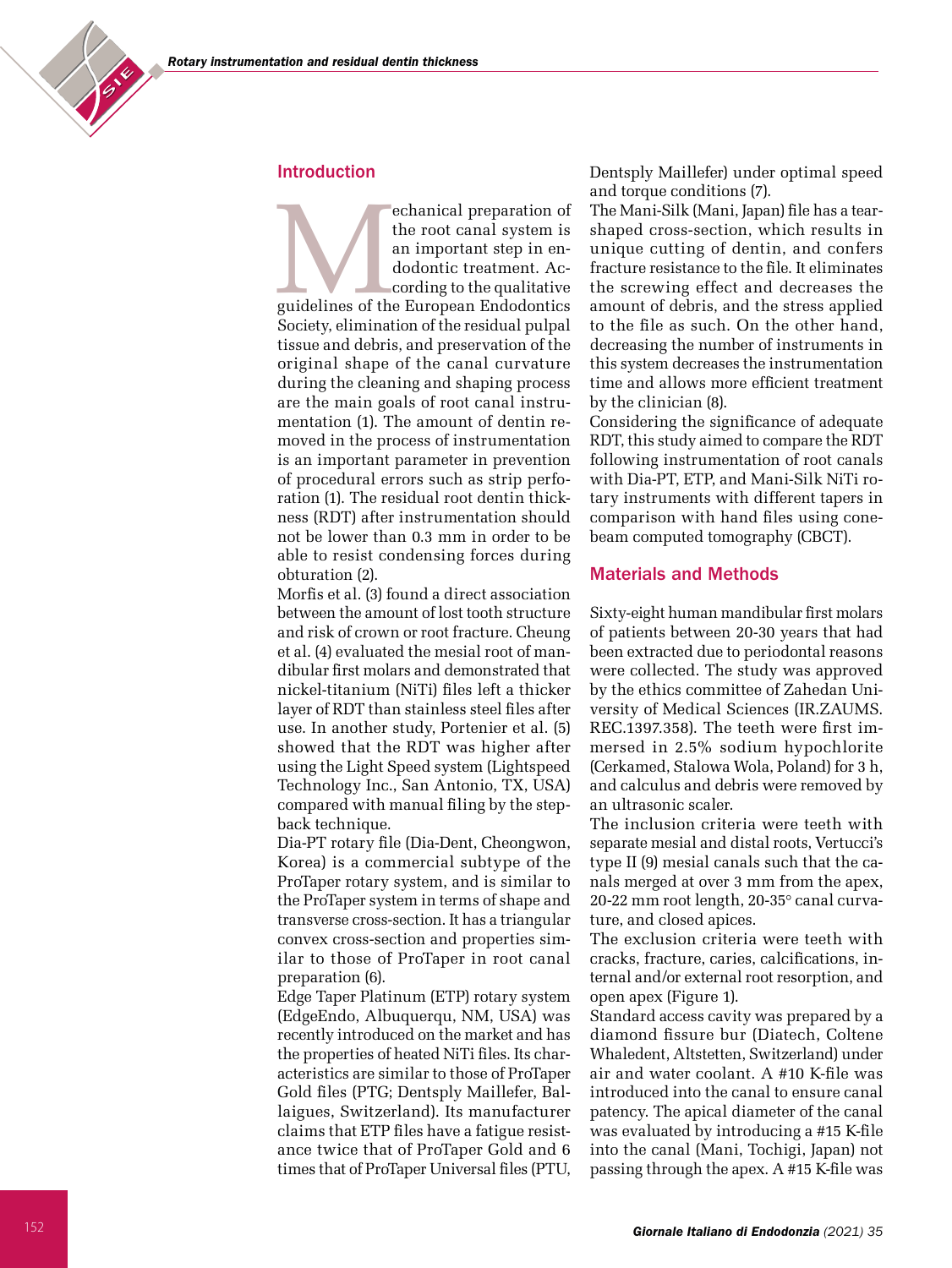



Figure 1 Flowchart of the study.

then introduced into the mesiobuccal canal and a digital radiograph (EZ Sensor; Vatech, Hwaseong, Republic of Korea) was obtained by the parallel technique from different directions. The degree of curvature of the mesiobuccal canal was then determined according to the Schneider's method (10). Teeth with 20-35° curvature were included in this study. The teeth were stored in saline until the experiment. They were then coded and mounted in Speedex putty blocks measuring 15x15 mm. Next, they underwent CBCT (New-Tom Giano; QR, Verona, Italy) with the exposure settings of 8x5 field of view, 9 s exposure time, 90 kV voltage, and 59-30 mA amperage. Images of different sections with 0.16 mm slice thickness were reconstructed. After determining the center of the mesiobuccal canal, the primary thickness of the mesial and distal root canal surfaces was measured by drawing lines perpendicular to the center of the canal. For each surface, the distance between the inner and outer walls of the root canal was considered as the thickness of the respective surface. The primary thickness of mesial and distal surfaces at 1, 2 and 3 mm from the apex of the mesiobuccal canal was measured independently by an endodontist and an oral and maxillofacial radiologist. The measurements were repeated in cases where different values were reported by the endodontist and oral and maxillofacial radiologis. The measurement accuracy of the device software was 0.01 mm. The teeth were then randomly divided into four groups (n=17). A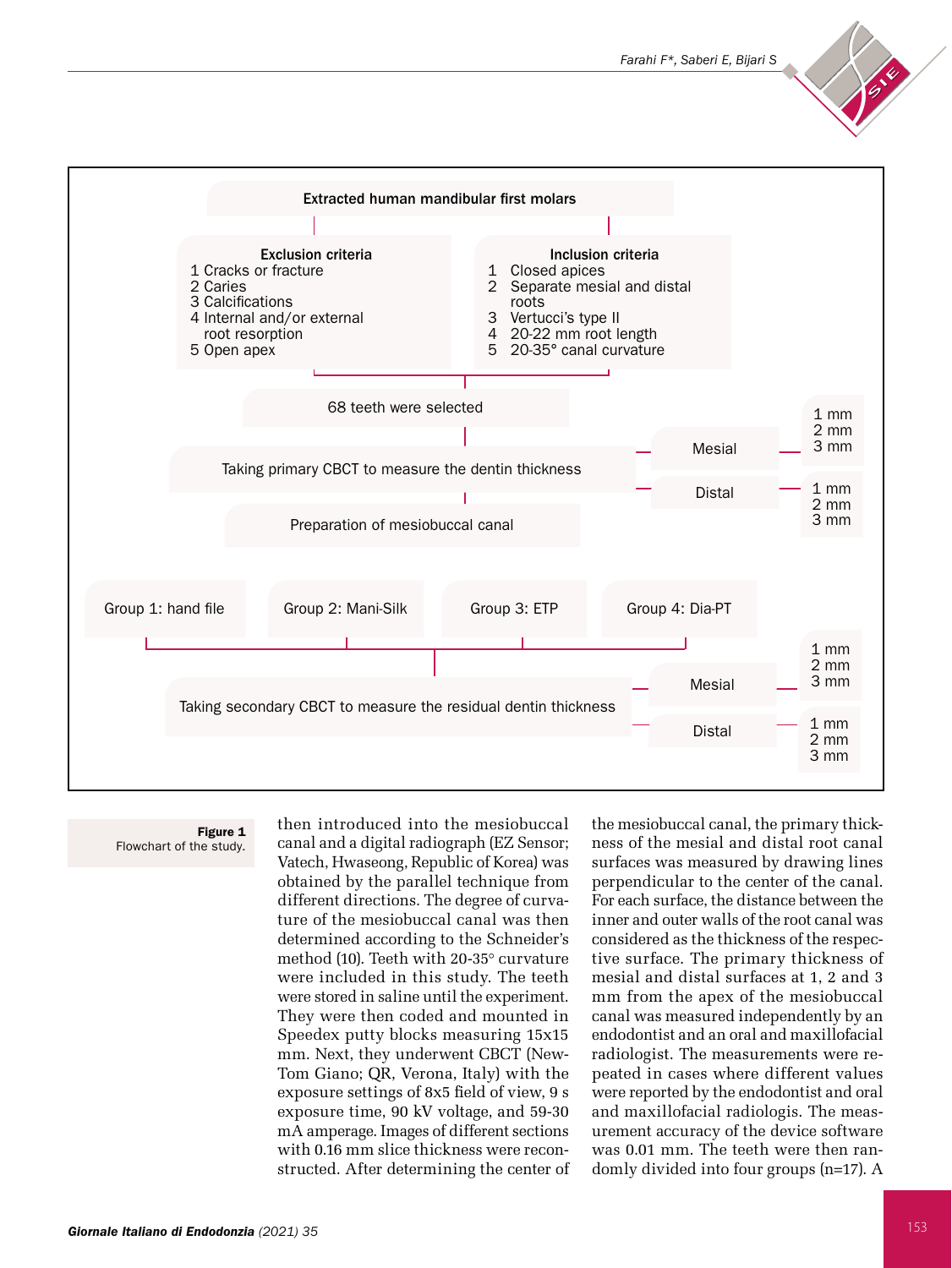Table 1 Residual dentin thickness of the mesial wall before and after instrumentation (mm)

| P value | After<br>Mean (SD)           | <b>Before</b><br>Mean (SD) | <b>Distance from apex</b>    |                              |                 |                 |                 |                  |                |
|---------|------------------------------|----------------------------|------------------------------|------------------------------|-----------------|-----------------|-----------------|------------------|----------------|
|         | Dia-PT                       | <b>ETP</b>                 | Mani silk                    | <b>Hand file</b>             | Dia-PT          | <b>ETP</b>      | Mani silk       | <b>Hand file</b> |                |
| 0.005   | $0.67 \pm 0.13$ <sup>b</sup> | $0.80 + 0.14$ <sup>a</sup> | $0.64 \pm 0.20$              | $0.79 \pm 0.17$ a            | $0.87 \pm 0.15$ | $1.05 \pm 0.25$ | $0.86 \pm 0.21$ | $1.16 + 0.23$    | $1 \text{ mm}$ |
| 0.000   | $0.85 \pm 0.15^{\circ}$      | $0.65 + 0.24$ °            | $0.94 \pm 0.16$ <sup>b</sup> | $1.24 + 0.23$ <sup>a</sup>   | $0.91 + 0.26$   | $0.85 + 0.21$   | $1.32 + 0.18$   | $1.38 + 0.20$    | 2 mm           |
| 0.000   | $0.89 + 0.12$                | $0.78 + 0.20$              | $1.25 \pm 0.22$ <sup>a</sup> | $1.38 \pm 0.25$ <sup>a</sup> | $1.06 \pm 0.15$ | $1.01 + 0.16$   | $1.75 \pm 0.21$ | $1.61 + 0.24$    | 3 mm           |

*SD: Standard deviation.*

*Different superscripted letters indicate a significant difference between groups (P<0.05).*

## Table 2 Residual dentin thickness of the distal wall before and after instrumentation (mm)

| <b>P</b> value | After<br>Mean (SD)           | <b>Before</b><br>Mean (SD)   | <b>Distance from apex</b>    |                              |                                           |                         |             |                  |                |  |
|----------------|------------------------------|------------------------------|------------------------------|------------------------------|-------------------------------------------|-------------------------|-------------|------------------|----------------|--|
|                | Dia-PT                       | <b>ETP</b>                   | Mani silk                    | <b>Hand file</b>             | Dia-PT                                    | <b>ETP</b>              | ∣Mani silk∣ | <b>Hand file</b> |                |  |
| 0.008          | $0.67 \pm 0.14^b$            | $0.86 \pm 0.17$ <sup>a</sup> | $0.70 \pm 0.18$ <sup>b</sup> | $0.75 \pm 0.18$ <sup>a</sup> | $0.90 + 0.20$                             | l 1.16±0.29 l0.89±0.19l |             | $1.10 \pm 0.27$  | 1 mm           |  |
| 0.000          | $0.88 \pm 0.19$ <sup>b</sup> | $0.70 \pm 0.17$ <sup>b</sup> | $1.11 \pm 0.23$ <sup>a</sup> | $1.18 \pm 0.23$ <sup>a</sup> | $0.99\pm0.21$ $0.92\pm0.21$ $1.34\pm0.21$ |                         |             | $1.33 + 0.23$    | $2 \text{ mm}$ |  |
| 0.000          | $0.92 \pm 0.19^{\circ}$      | $0.81 + 0.19$ <sup>b</sup>   | $1.45 \pm 0.43$ <sup>a</sup> | $1.38 \pm 0.28$ <sup>a</sup> | $1.01 + 0.28$                             | l 1.10±0.17 l1.76±0.27l |             | $1.59 + 0.24$    | 3 mm           |  |

*SD: Standard deviation.*

*Different superscripted letters indicate a significant difference between groups (P<0.05).*

#10 K-file was inserted into the mesiobuccal canal until its tip was visible at the apex; 1 mm was subtracted from this length to determine the working length.

# *Root canal cleaning and shaping*

The process of cleaning and shaping of the canals was performed by an experienced operator. Apical preparation size was #25 in all canals, and all preparations were performed by a rotary motor (VDW Silver; VDW, Munich, Germany). During instrumentation, each root canal was rinsed with 5 mL of double-distilled water using a syringe with a side-vented needle (0.3x25 mm; Endo-Top; Cerkamed, Stalowa, Wola, Poland). Next, 2 mL of 17% ethylenediaminetetraacetic acid (Meta BioMed, Korea) was used for smear layer removal

followed by 2 mL of 5% sodium hypochlorite (Cerkamed, Stalowa Wola, Poland), and a final rinse with 2 mL of saline. The canals were then dried and divided into 4 groups (group 1: hand files, group 2: Mani-Silk, group 3: ETP and group 4: Dia-PT).

#### *Root canal Instrumentation*

In group 1, which was prepared manually, #2 and #3 Gates-Glidden drills were used in the crown-down technique for coronal flaring. The apical area was prepared up to file #25. The rest of the canal was prepared by the step-back technique up to file #40 by subtracting 1 mm from the file length.

In group 2, Mani-Silk (Mani, Japan) pack was used at a speed of 500 rpm and 3 N/ cm torque according to the manufacturer's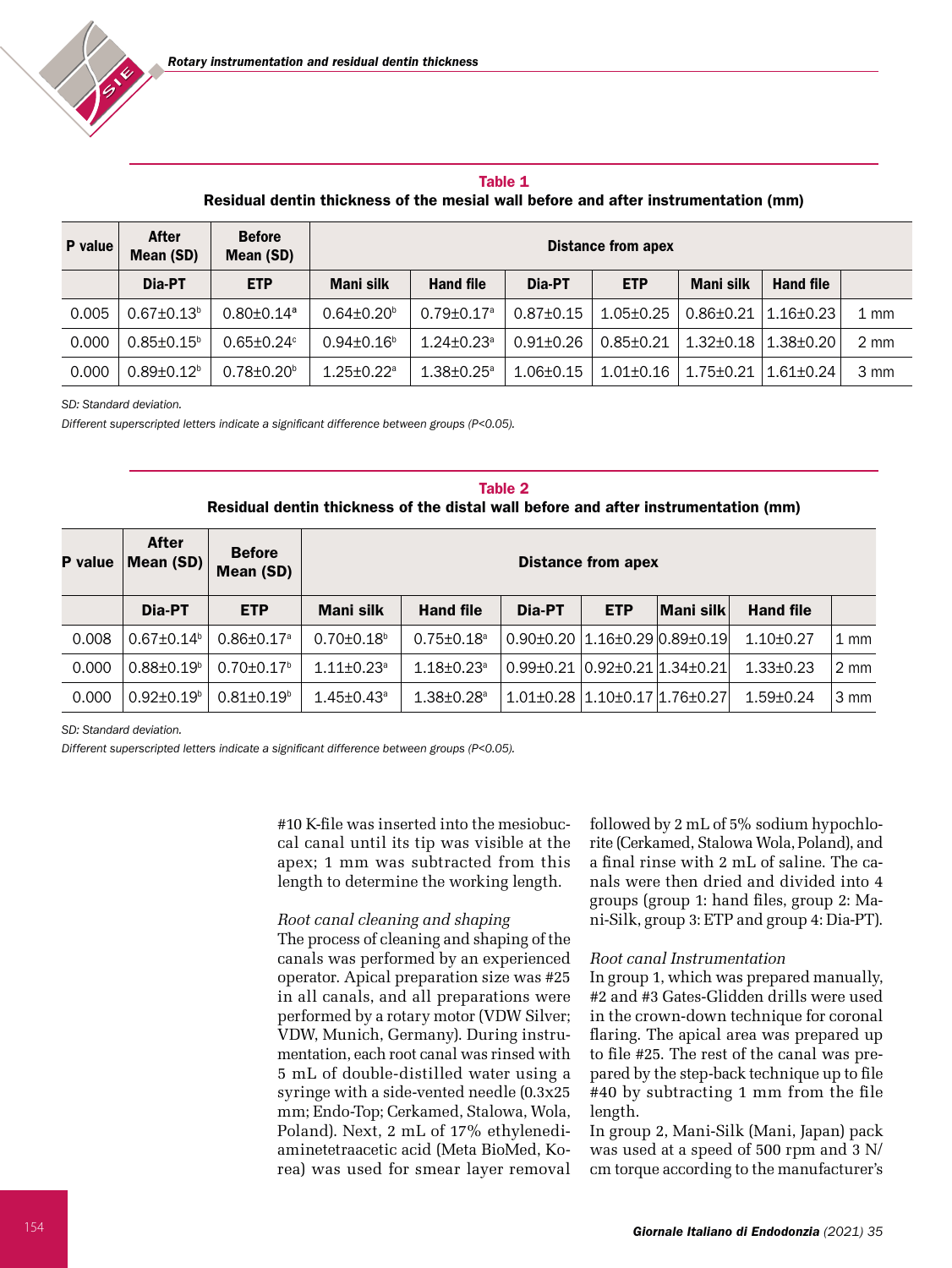



## Figure 2

Residual dentin thickness of the mesial wall before and after instrumentation (mm).



#### Figure 3

Residual dentin thickness of the distal wall before and after instrumentation (mm).

> instructions as follows: First #25/0.08 file was used for coronal preparation and then files #20/0.04 and #25/0.04 were used to the working length.

> In group 3, Edge Taper Platinum (ETP) rotary system (EdgeEndo, Albuquerqu, NM, USA) was used at 300 rpm speed and 3 N/cm torque according to the manufacturer's instructions: SX file was first used for coronal preparation followed by S2, F1, and F2 (#25/0.08) to the working length.

> In group 4, Dia-PT (Dia-Dent, Cheongwon,

Korea) was used at 300 rpm speed and 2 N/cm torque according to the manufacturer's instructions: DX file was first used for coronal flaring followed by D1 to half the working length, D2 to two-thirds of the working length, and D3 and D4 (#25/0.09) to the working length.

After cleaning and shaping, the teeth were placed back in the putty in their previous position and underwent CBCT with the same parameters. The preoperative and postoperative CBCT scans of each tooth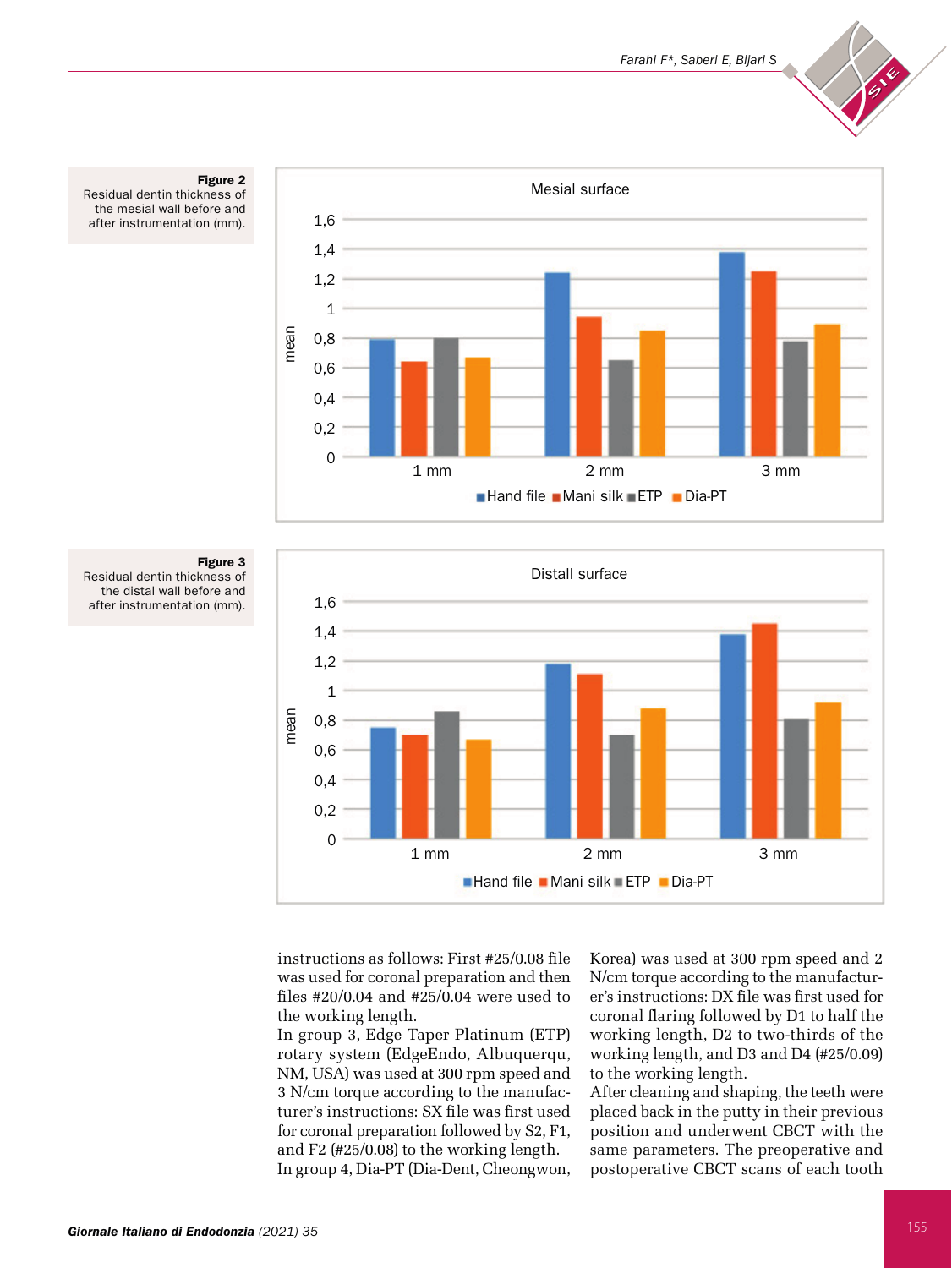

were compared, and the RDT was meas ured at 1, 2 and 3 mm from the apex in the mesial and distal surfaces, and compared with the primary thickness.

#### *Statistical analysis*

Data were analyzed by the Kruskal-Wallis and Mann-Whitney tests using SPSS ver sion 20 (SPSS Inc., IL, USA) at P<0.05 level of significance.

## Results

Tables 1 and 2 and Figures 2 and 3 present the RDT of the mesial and distal walls before and after instrumentation with hand files with 0.02 taper, Mani-Silk files with 0.04 taper, ETP files with 0.08 taper, and Dia-PT files with 0.09 taper at 1, 2 and 3 mm from the apex.

In both the mesial and distal walls, the RDT was maximum at 3 mm and minimum at 1 mm from the apex (P=0.000).

In the mesial surface, hand files yielded the maximum RDT. Mani-Silk and Dia-PT showed comparable RDT at all levels from the apex lower than the values yielded by hand files, except at 3 mm from the apex, where Mani-Silk yielded RDT comparable to hand files. In the distal surface, hand files and Mani-Silk yielded maximum RDT at all levels from the apex, except at 1 mm, where Mani-Silk showed significantly lower RDT. RDT in ETP and Dia-PT groups was almost similar, and significantly low er than other groups at all levels, except at 1 mm where RDT in ETP group was simi lar to that in Mani-Silk and hand file groups.

# **Discussion**

This study assessed the RDT in the apical third of the mesiobuccal canal of mandib ular first molars following instrumentation with three rotary files in comparison with hand files. During root canal preparation, high amounts of tooth structure are re moved, which increases the risk of me chanical fracture of endodontically treated teeth compared with vital teeth (11). Evi dence shows that a minimum of 0.3 mm root dentin thickness should remain after

root canal instrumentation as the mini mum RDT (2). In the present study, over 0.3 mm of RDT remained after using all four types of files; thus, all tested systems left adequate thickness of residual dentin. However, Sathorn et al. (12) discussed that dentin removal does not necessarily in crease the risk of tooth fracture and some other factors are also involved in this matter.

At present, CBCT enables precise assess ment of the function of rotary files and evaluation of canal transportation. In this study, measurements were made on pre operative and postoperative CBCT scans, and the values were compared to deter mine the changes. This technique is highly accurate and provides several im ages without damaging the specimens. Also, evidence shows that CBCT measure ments made in the apical third are com parable with the standard references with no significant difference (13).

The present study, similar to some other investigations (14, 15), was conducted on the mesiobuccal canal of the mesial root of mandibular first molars because access ing its canals is difficult and these canals have high frequency of procedural errors due to the presence of concavity at the furcation area and having a curvature. Also, maximum curvature is often at the apical third. Thus, the amount of dentin removed from the mesial and distal walls at 1, 2 and 3 mm from the apex was quan tified in this study.

In both the mesial and distal canal walls, the RDT was maximum at 3 mm and minimum at 1 mm from the apex; this difference was statistically significant. In line with the present results, Garala et al. (16) reported that the primary root dentin thickness appears to be the most important factor in determining the RDT after root canal instrumentation.

The RDT in both the mesial and distal walls was significantly higher in the hand file group at 1, 2 and 3 mm from the apex. Shahriari et al. (17) assessed the RDT of the mesiobuccal canals of mandibular molars following instrumentation with Profile and hand files. They concluded that dentin removal by hand files at all sections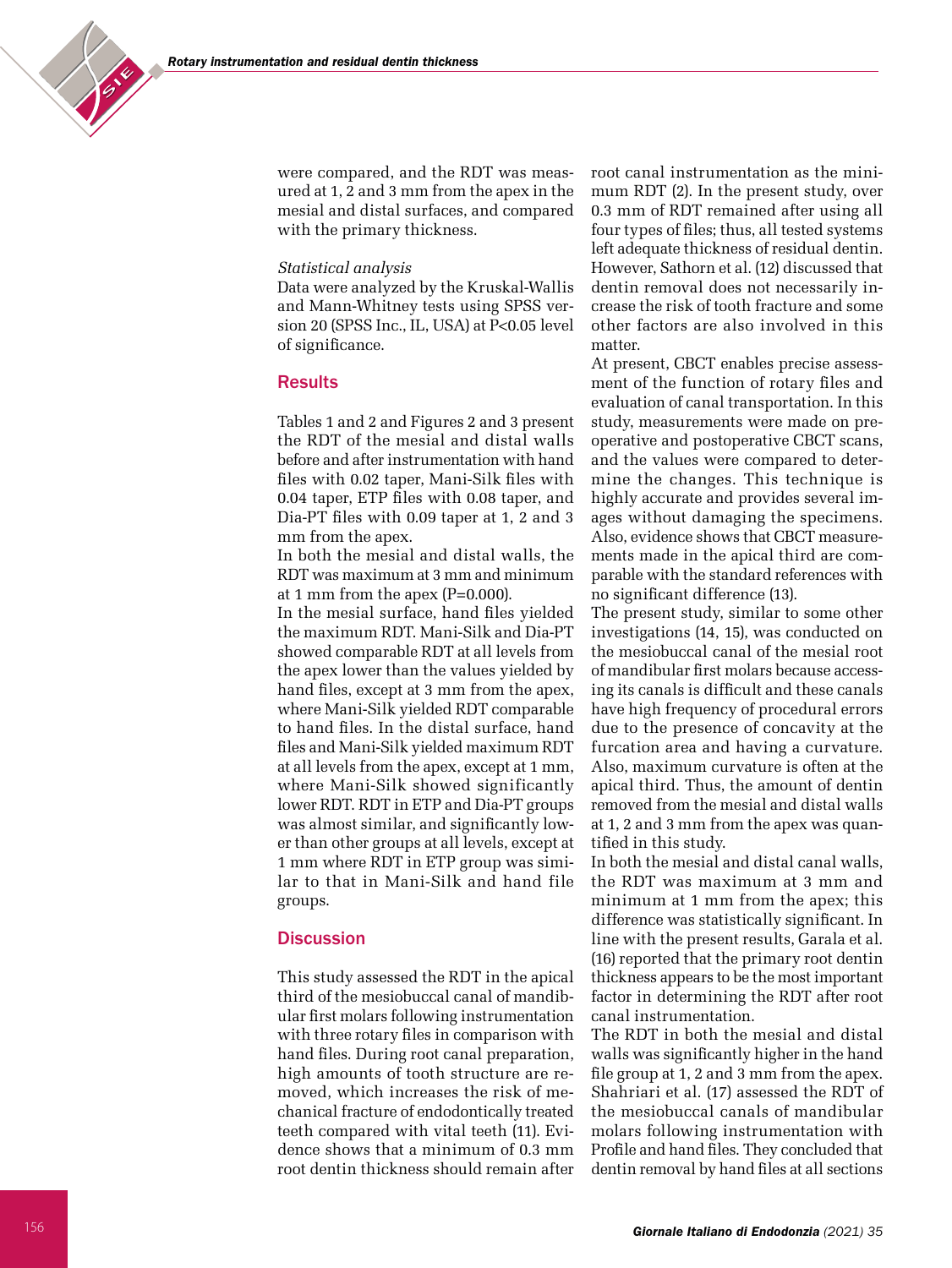

was greater than that by rotary files. Difference between their results and ours may be due to the manual preparation technique since they first prepared the apical third and then the coronal third while we first performed coronal flaring by the Gates Glidden drills and then prepared the apical third.

This sequence can significantly affect the involvement of the file with the root canal walls in the apical third and consequently the RDT. The same technique was used by Rama Roa et al (18). They compared the RDT in use of hand files and four rotary file systems. They found that the RDT was greater in use of hand files than rotary files. In the present study, Mani-Silk and Dia-PT showed comparable mesial RDT at all levels from the apex lower than the values yielded by hand files, except at 3 mm from the apex, where Mani-Silk yielded RDT comparable to hand files. This finding is due to a constant increase in taper of Mani-Silk file, which results in an increase in the material volume in the entire body of the file, resulting in greater stiffness and subsequently greater dentin removal (19). On the other hand, although teeth with severe root curvature were excluded from the study, root canal irregularities can increase the risk of procedural errors such as root canal transportation and excessive dentin removal (20).

This may explain comparable dentin removal by Mani-Silk and Dia-PT although Dia-PT has greater taper (0.09.). Also, the operation speed was higher for Mani-Silk than other files, which may also explain greater dentin removal from the apical third. In the distal surface, hand files and Mani-Silk yielded maximum RDT at all levels from the apex, except at 1 mm, where Mani-Silk showed significantly lower RDT. RDT in ETP and Dia-PT groups was almost similar, and significantly lower than other groups at all levels, except at 1 mm where RDT in ETP group was similar to that in Mani-Silk and hand file groups.

It appears that by an increase in file taper, RDT deceases in the distal surface, which may be attributed to the rotational movement of high-taper rotary files, which results in greater dentin removal compared

with manual filing. Also, Kunert et al, (21) and Gundappa et al. (22) discussed that file taper is an important factor that plays a pivotal role in canal transportation and dentin removal from the root canal walls. It should be noted that several factors such as the age and dentin properties (23) can affect the results. Although teeth with severe root curvature were excluded from this study, different degrees of curvature significantly affect the treatment results. Thus, use of precise measurement techniques such as micro computed tomography and evaluation of higher number of sections are recommended.

# **Conclusions**

This *ex vivo* study indicated that all root canal cleaning and shaping techniques decreased the dentin thickness. However, increasing the file taper is not directly correlated with greater removal of dentin or RDT.

# Clinical Relevance

The result of this study showed that increasing the file taper does not necessarily lead to greater dentin removal.

# Conflict of Interest

The authors deny any conflict of interest related to this study.

# Acknowledgements

This study was supported and funded by Zahedan University of Medical Sciences.

# **References**

- *1 Deka A, Bhuyan A, Bhuyan D. A comparative evaluation of root canal area increase using three different nickel-titanium rotary systems: An ex vivo cone-beam computed tomographic analysis. Contemporary clinical dentistry. 2015;6(1):79.*
- *2 Lim S, Stock C. The risk of perforation in the curved canal: anticurvature filing compared with the stepback technique. International Endodontic Journal. 1987;20(1):33-9.*